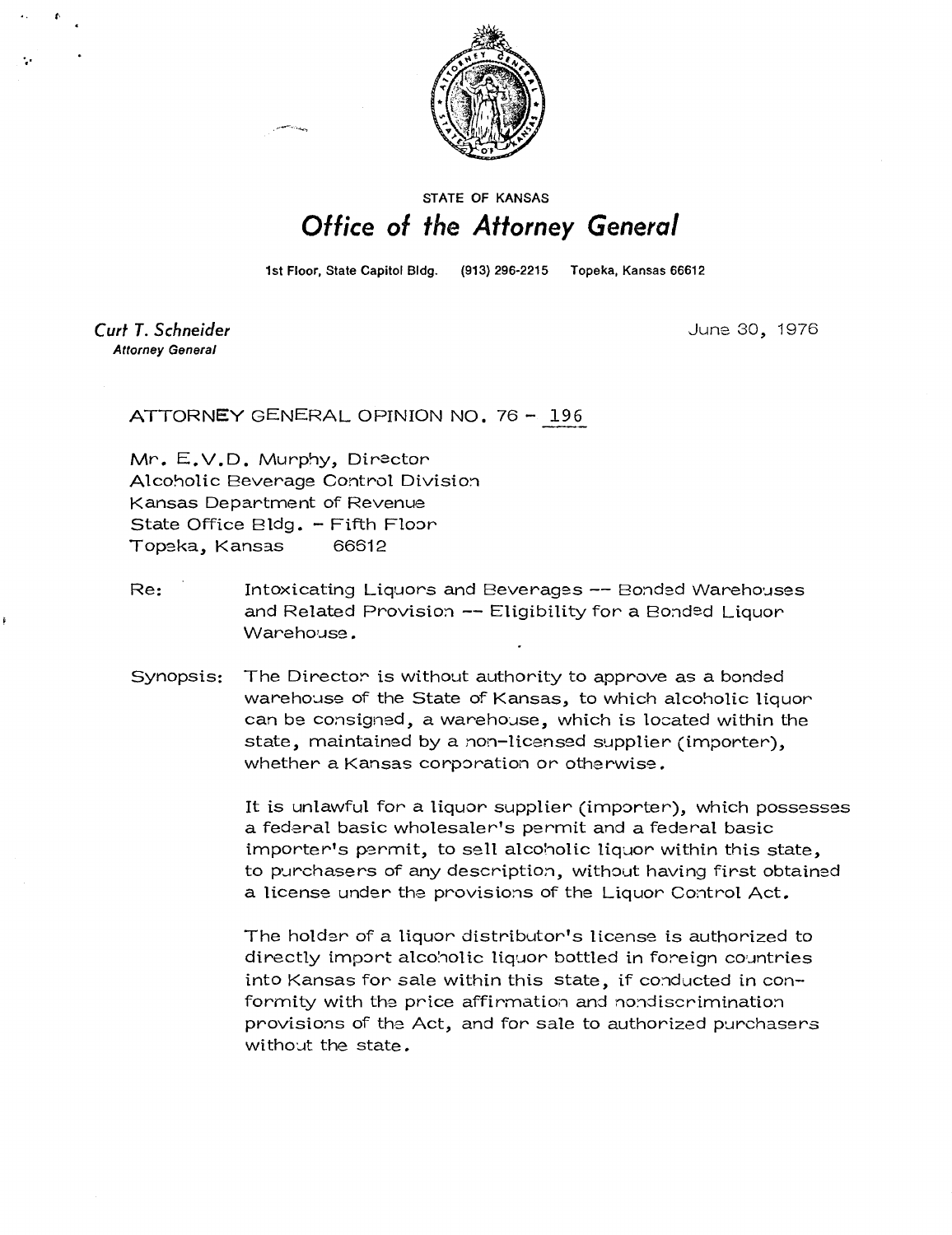Mr. E.V.D. Murphy Page Two June 30, 1976

> A licensed liquor distributor is liable for the gallonage tax on all alcoholic liquor directly imported into Kansas by the licensed distributor that is bottled outside the United States.

Dear Director Murphy:

This office is in receipt of your letter and enclosure in which you request an interpretation of specific provisions of the Kansas Liquor Control Act. You state that a Kansas corporation has made application with your office for a public bonded warehouse permit for a building in Johnson County. From this location the corporation intends to conduct business as an importer of wine produced and bottled in foreign countries. The corporation presently possesses a federal wholesaler's permit and federal importer's permit. You state that the corporation further desires to sell their merchandise to Kansas licensed distributors and distributors without the state.

You first ask whether a non-licensed supplier, in this case a Kansas corporation as mentioned before, may maintain a bonded warehouse in the state to which it will import wine and beer manufactured in foreign countries and then sell such merchandise to Kansas wholesalers and to wholesalers without the state. In answering, we must follow the dictate of the legislature in K.S.A. 41-104, and search the Act for definite authorizations for the proposed practices.

The legislature, with few exceptions, has placed a gallonage tax on all alcoholic liquor brought into Kansas. K.S.A. 41-501. To facilitate collection of this gallonage tax, the Act provides in K.S.A. 41-408 that all alcoholic liquor consigned to the State of Kansas must be brought in by bonded common carriers and the consignee must be some manufacturer or distributor maintaining a bonded warehouse for such liquor within the state. K.S.A. 41-401 provides that all licensed manufacturers and distributors must provide a warehouse for the storage of liquor, which when approved by the Director shall be a "bonded warehouse of the state of Kansas." (Emphasis added.) K.S.A. 41-404 states the amount of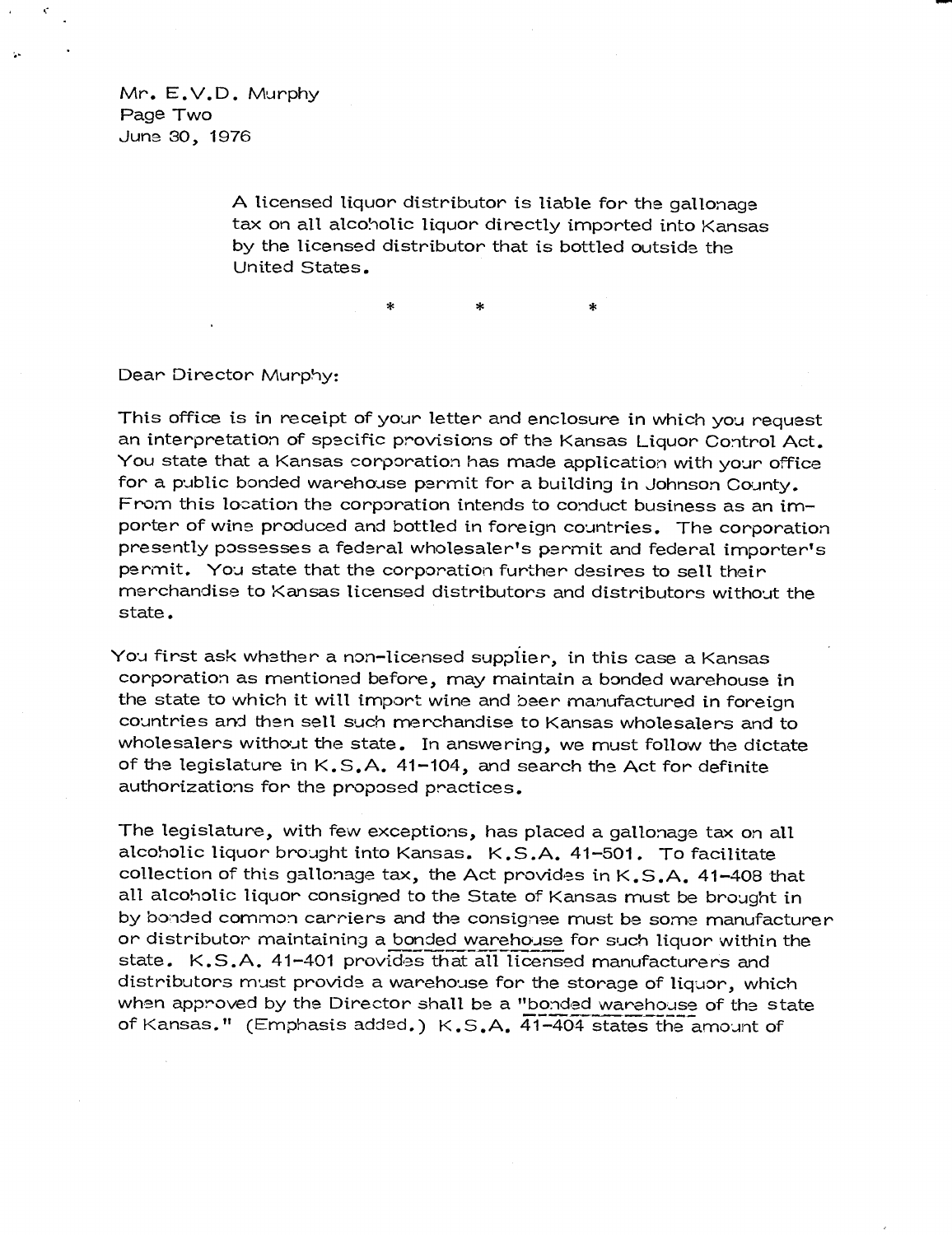Mr. E.V.D. Murphy Page Three June 30, 1976

annual bond to be paid by each licensed manufacturer and distributor. Nowhere in the Act is there a provision for the bonding of a warehouse of a non-licensed supplier (importer). While K.S.A. 41-724 does state that "no person or common carrier shall have or transport alcoholic liquor in or into this state, for sale, or for storage and sale in this state, upon which the required labeling or gauging fee, tax, duty, duty or license has not been paid, except for delivery to distributors, distillers, manufacturers, importers, blenders, rectifiers, wholesalers, or jobbers maintaining a bonded warehouse within this state", we do not view this provision as authorizing a bonded warehouse by a non-licensed supplier or importer; since, again, the Act only provides for maintenance of a bonded warehouse by a licensed manufacturer or distributor. Therefore it is the opinion of this office that a non-licensed supplier (importer), whether a Kansas corporation or otherwise, may not maintain a bonded warehouse within this state and may not be the consignee of aryalcoholic liquor brought into the state.

It is also the position of this office that the Act precludes a non-licensed supplier (importer) from selling its merchandise within the state to purchasers of any description. K.S.A. 41-901 specifies that any person who "manufactures, imports for distribution as a distributor at wholesale, or distributes or sells alcoholic liquor or beer... at any place within the state without having obtained a valid license so to do under the provisions of this act" shall suffer criminal liability. (Emphasis added.) Obviously, if the applying corporation does not have a license under the Act, it may not sell alcoholic liquor within this state. This is made even more apparent by K .S.A. 41-1004, which provides that the possession of a special tax stamp from the federal government authorizing the sale of alcoholic liquor by a person not licensed under the Liquor Control Act shall be prima facie evidence that the person so holding said special tax stamp is selling in violation of the Act. All federal wholesale and import permit holders are required to have special tax stamps.

While a negative response to your first inquiry relieves us of answering your remaining questions, we feel compelled to address the question whether the applicant's proposed operation as an importer of wine falls within the classification of licenses issued by the Alcoholic Beverage Control Division.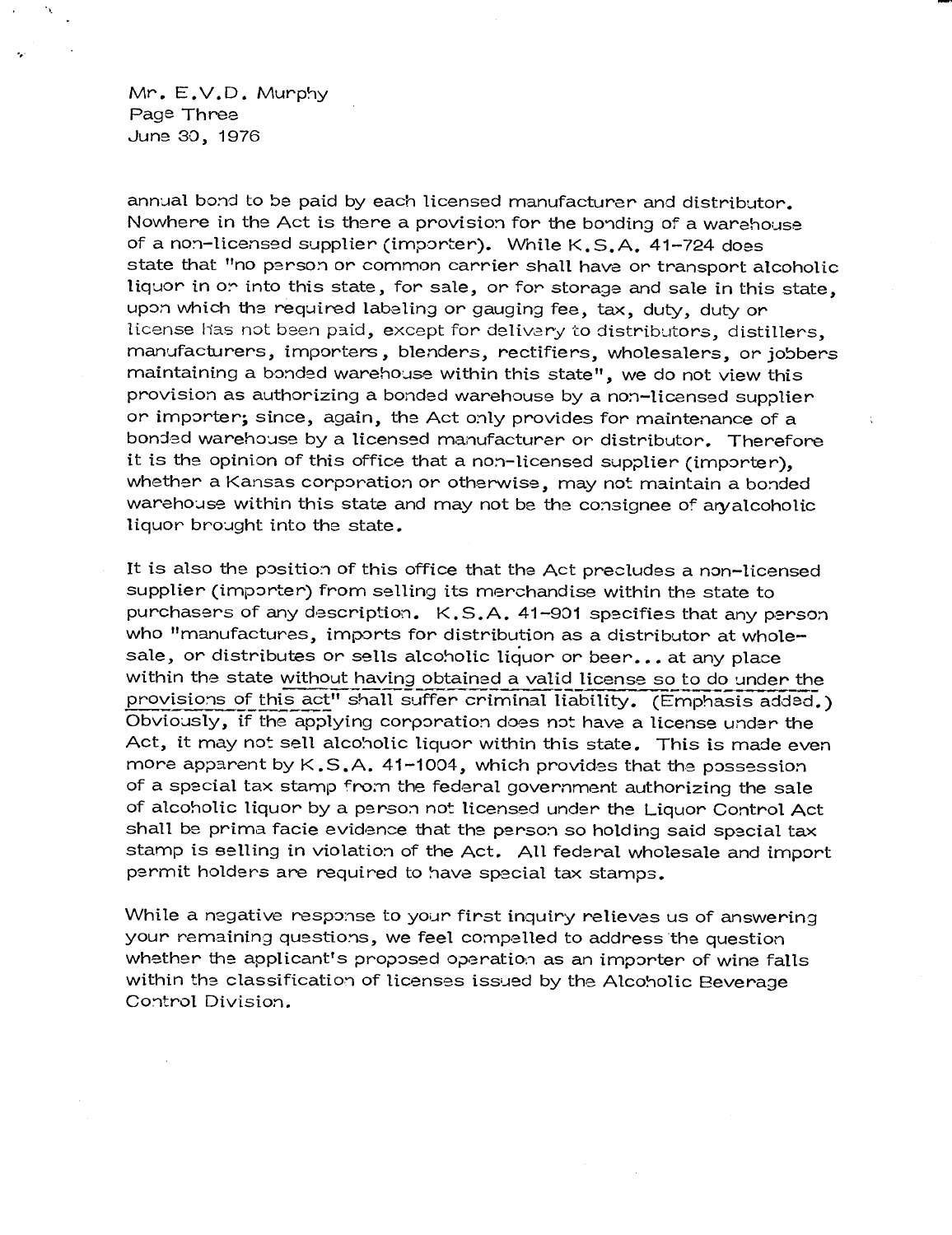Mr. E.V.D. Murphy Page Four June 30, 1976

 $\mathbf{C}_{\mathbf{r},\mathbf{r}}$ 

The Liquor Control Act provides that the Director may issue five classes of licenses. From the brief description of the proposed operation, it is unlikely that the applicant would desire a retail liquor license or nonbeverage user's license. Further, since the wine to be sold is not produced and bottled in Kansas, the applicant's proposed business would not qualify for a manufacturer's license. K.S.A. 41-305. Whether the applicant's proposed import wine business could be carried out under an alcoholic liquor distributor's license would depend on whether that license allows the distributor to directly import alcoholic liquor bottled in foreign countries.

K.S.A. 41-303 provides, in part, that:

"An alcoholic liquor distributor's license (except beer) shall allow the wholesale purchase, importation and storage of alcoholic liquors and sale of alcoholic liquors (except beer) to licensees in this state and to such persons without the state as may be permitted by law..." (Emphasis added.)

The Act defines in  $K.S.A.$  41-102 (8), a "distributor" to mean the person "importing or causing to be imported into the state, or purchasing or causing to be purchased within the state, alcoholic liquor for sale or resale to retailers licensed under this act." (Emphasis added.) K.S.A. 41-602 requires that distributors at wholesale keep records of sales of liquor and wine imported. Also, K .S.A. 41-703 provides that no package containing alcoholic liquor "shall be delivered by any manufacturer or distributor or importing distributor" unless the same shall have certain labeling and seals. (Emphasis added.)

The question then becomes whether the term "importation" as used in K.S.A. 41-303 shall be construed to mean importing into the state from locations within the United States, or the act of bringing merchandise into Kansas from a foreign country.

While this office is aware that your agency has long viewed the term to mean the former interpretation, we are also aware that this question has never been formally posed to the Alcoholic Beverage Control Division and that no court cases have dealt with this issue.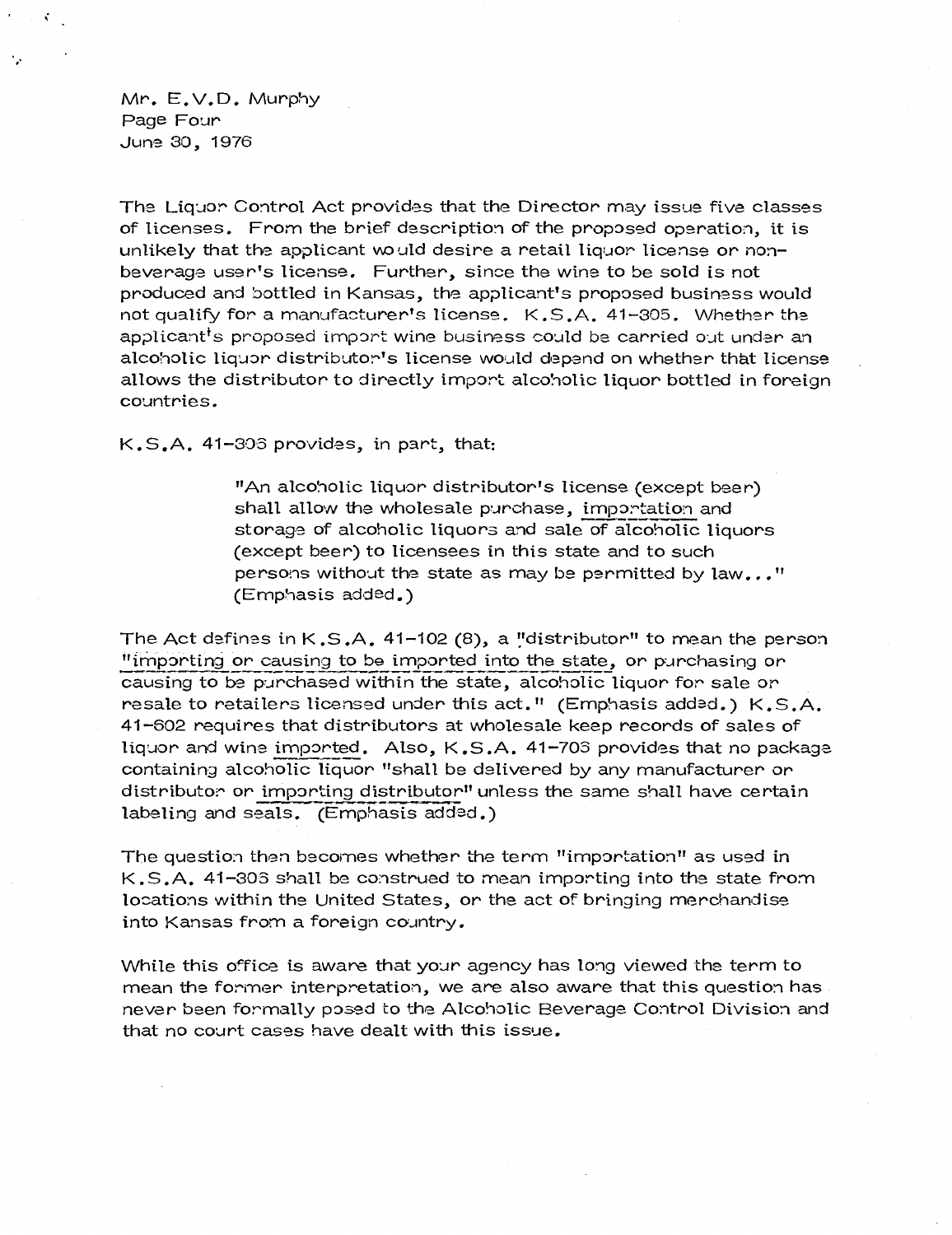Mr. E.V.D. Murphy Page Five June 30, 1976

It is a fundamental rule of statutory construction , that where a word is not defined by statute, that such word should be given its commonly understood meaning. Pfleiderer v. Brooks, 122 Kan. 647, Long v. Meade, 162 Kan. 129, State ex. rel. v. Kansas City, 181 Kan. 870. The word "import" or "importation" is not defined in the Liquor Control Act or in the rules and regulations adopted by the Board of Review. Black's Law Dictionary, Revised 4th Edition (1968), defines "importation" as:

> "The act of bringing goods and merchandise into a country from a foreign country. Cunard Steamship Co. v. Mellon, 262 U.S. 100, 43 S. Ct,, 504, 67 L Ed 894, 27 A. L.R. 1305."

Webster's Seventh New Collegiate Dictionary (1965) defines "import" to mean:

> "To bring (goods) from a foreign or external source, especially to bring merchandise into a place or country from another country."

Thus it would appear in order that all of the language can be given any meaning, that a liquor distributor could import into this state alcoholic liquor bottled in a foreign country if that distributor complied with the requirement of Kansas law. To hold otherwise would have the effect of eliminating pertinent language and thereby would nullify any legislative intent.

This construction is made even more apparent by K.S.A. 41-1101 (1), which states that:

> "It shall be unlawful for any distributor licensed under this act to purchase any alcoholic liquor from any manufacturer, or corporate subsidiary of any manufacturer who makes his products solely through a subsidiary or subsidiaries, rectifier, distiller or fermenter or from a distributor of alcoholic liquor bottled in a foreign country either within or without this state, unless such manufacturer, subsidiary or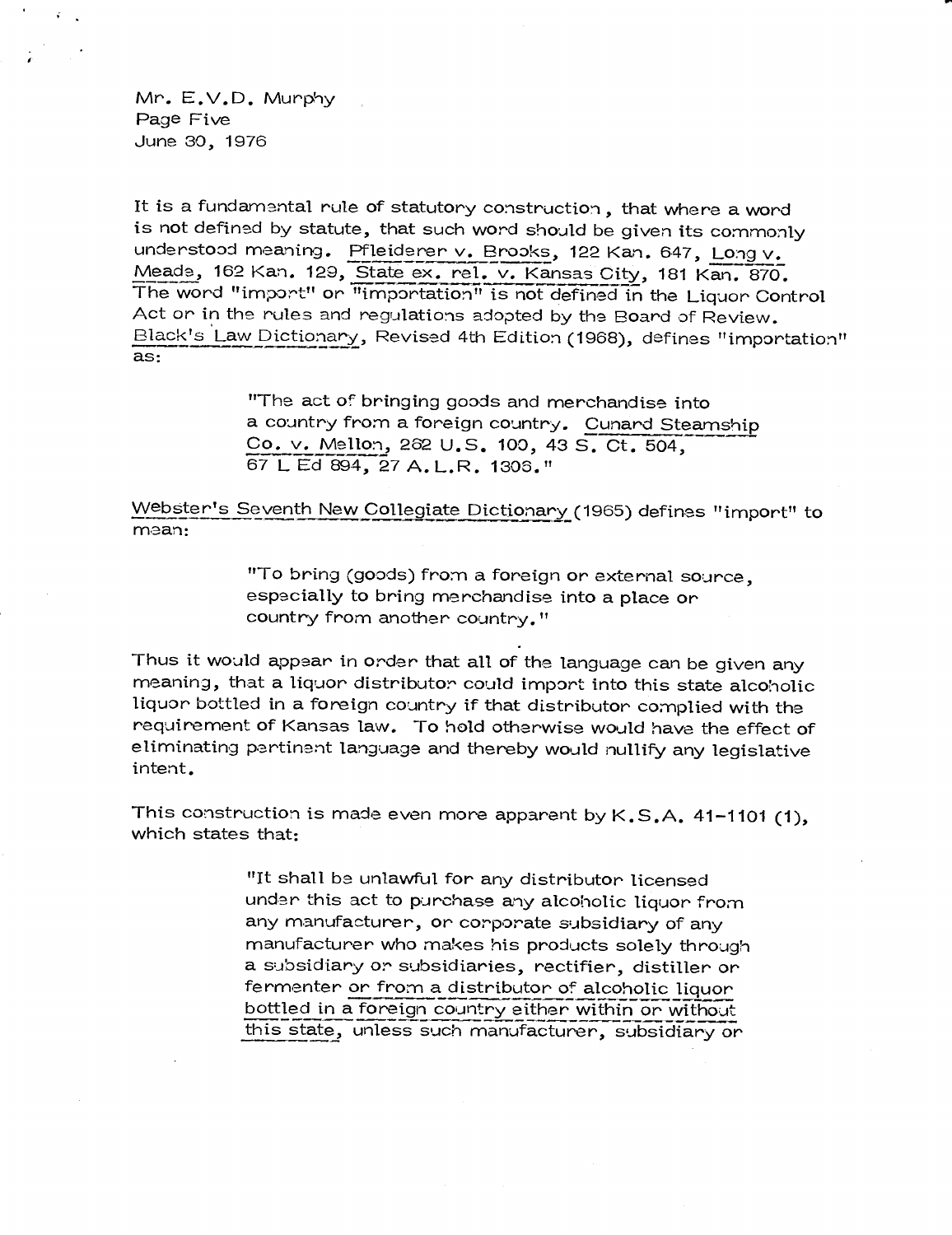Mr. E.V.D. Murphy Page Six June 30, 1976

> such distributor shall file with the Director a written statement... in which he agrees that he will sell any of the brands or kinds of alcoholic liquor manufactured or distributed by him to any distributor licensed in this state and that such sales will be made to all such licensed distributors in this state at the same current price and without discrimination..." (Emphasis added.)

Clearly by this statute the legislature acknowledged the purchase of alcoholic liquor bottled in foreign countries by a licensed distributor from another licensed distributor within Kansas if the vending distributor asserts it will not discriminate and that it will sell to all licensed distributors. Further, such licensed distributor would be a "manufacturer or others" authorized to sell alcoholic liquor to licensed distributors pursuant to  $K, S, A$ , 41-1111 and would thus be required to affirm its prices under K.S.A. 41-1112.

In many respects this opinion parallels our opinion to your office of January 16, 1973, in which we interpreted the Liquor Control Act to allow licensed beer distributors to directly import beer bottled in foreign countries into Kansas. In that opinion we also stated that under the provisions of the Liquor Control Act, specifically K.S.A. 41-307, Kansas beer distributors could export if its purchasers outside the state would be permitted to purchase from a Kansas wholesaler in accordance with the laws of their respective states and that Kansas could regulate such exportation to insure that diversion did not occur within this state.

Using the same language, K.S.A. 41-306 provides that liquor distributors may sell their merchandise "to such person without the state as may be permitted by law." Thus this statute appears to authorize a Kansas licensed distributor to sell and export alcoholic liquor to those persons doing business outside of state who are authorized by their respective states to purchase and receive alcoholic liquor from such a source as a Kansas wholesaler.